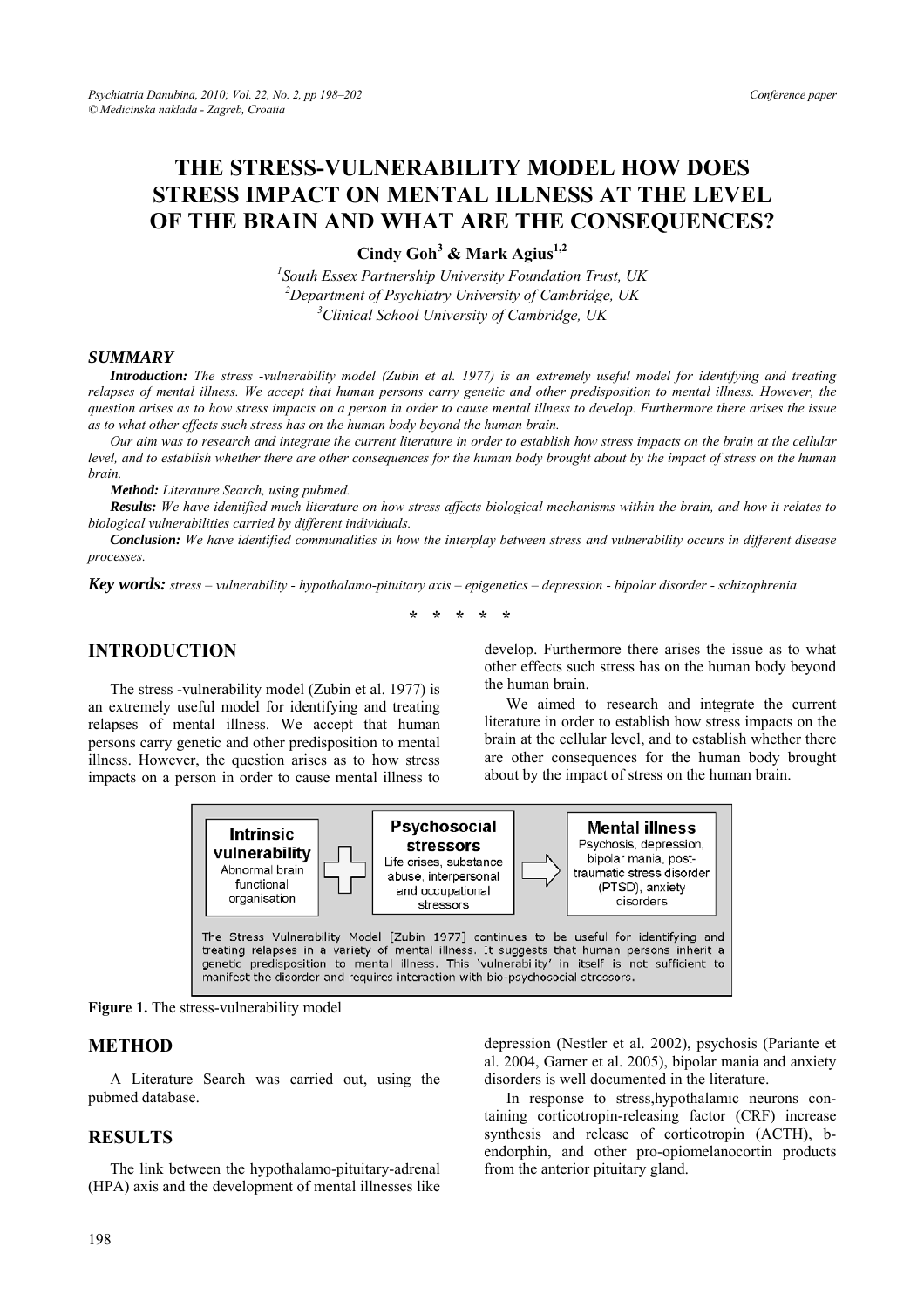Some of the hypothalamic neurons which regulate stress belong to that system which has orexin as its neurotransmitter; they increase arousal, locomotor activity, and cardiovascular response, and also link with other orexin neurons in the hypothalamus which regulate the reward mechanism, thus linking the two systems (Xiu et al. 2009).

Chronic stress results in persistently elevated levels of cortisol. In all the above conditions, stress has been showed to lead to an imbalance in pro- and antiinflammatory cytokines in brain, with increased proinflammatory cytokines mediating enhanced production of corticotrophin-releasing factor (CRF) in the hypothalamus. The resultant persistent hypercortisolaemia induces glucocorticoid receptor tolerance thus impairing the negative feedback mechanism of the HPA axis. This also results in neurodegenerative changes in the hippocampus (Myint 2009), which is involved in mood regulation together with the prefrontal cortex and the amygdala. The hippocampus is rich in corticosteroid receptors (Reul et al. 1986) and contributes to regulatory inhibitory feedback of the HPA axis (Squire et al. 2000, Fanselow 2000). Hippocampal dysfunction may be responsible for inappropriate context dependent emotional responses (Davidson et al. 2002). Hence, a cytokine-mediated immunological response may provide the link between hypercortisolaemia and hippocampal damage in chronic stress.

Neuroimaging using MRI demonstrates that there is loss of hippocampal volume in many mental illnesses, reflecting the hippocampal atrophy described above. This occurs in Schizophrenia (Sumich et al. 2002), Posttraumatic Stress disorder (Felmingham et al. 2009), Borderline personality disorder (Weniger et al. 2009), and Depression (Sheline et al. 1999). In Bipolar disorder, there are reports that the hippocampus is actually enlarged (Javadapour et al. 2010, Jaracz 2008), however, reduction in concentration of hippocampal Nacetylaspartate, a marker of neuronal loss, has been demonstrated in patients with bipolar disorder (Deicken et al. 2003).

In Depression (Jaracz 2008), Post-traumatic Stress Disorder (Rogers et al. 2009), and Borderline personality Disorder (Weniger et al. 2009), the Amygdala are reduced in size. This causes no surprise since the amygdale are associated with fearfulness (van der Plas et al. 2010). However, in Bipolar Affective disorder, the amygdale are reported to be enlarged (Almeida et al. 2009).

At the level of the pituitary, a number of observations of changes in pituitary volume have been noted in various conditions; Thus in Schizophrenia, the pituitary enlarges during the prodromal stage of psychosis, and then shrinks after the first episode (Garner et al. 2005, Pariante et al. 2004).

Major depressive disorder (MDD) has been associated with increased pituitary gland volume, but a recent study found no significant Pituitary Gland Volume between patients currently suffering from depression, patients whose depression had remitted and healthy controls, thus Pituitary Gland Volume is not a useful marker of current or past MDD in adult patients (Lorenzetti et al. 2009). In Bipolar I Affective Disorder, patients have been recently shown to have a significantly larger pituitary volume as compared with controls, but there was no association between pituitary volume and illness duration, number of manic/ depressive episodes, daily medication dosage, family history, or clinical subtype (i.e., psychotic and nonpsychotic). (Takahashi et al. 2009a, Takahashi et al. 2009b). Patients with Borderline Personality Disorder who suffered childhood trauma had smaller pituitaries than those who did not (Garner et al. 2007). The number of parasuicidal behaviours in patients with borderline personality disorder is also related to pituitary volume (Jovev et al. 2008).

Hence Neuroimaging using MRI is a very useful way of demonstrating both the stress related changes in the Hippocampus and those in the pituitary in numerous psychiatric conditions.

At the intracellular level, it has also been established that cortisol impacts on the balance between trophic and atrophic factors within neurons, thus affecting neurogenesis and brain plasticity in areas like the hippocampus and the frontal cortex. Neurogenesis is particularly stimulated by the trophic factors BDNF and BCL-2 (Gould et al. 2000). Reduction in the levels of such trophic factors in depression may account for reduced hippocampal size observed on MRI (Sheline et al. 1999). Hippocampal volume is also reduced in schizophrenic illness (Sumich et al. 2002).

It is known that the concentration of neurotransmitters like serotonin in the synaptic cleft is modulated by drugs, such as the SSRIs, and by the serotonin transporter (SERT) (Richelson 2003). Polymorphisms in the SERT gene have been shown to influence different individual responses to stress (Lesch et al. 1996), an example of a direct stress-vulnerability interaction. Serotonin release into the synaptic cleft activates receptors that trigger BDNF gene transcription, leading to increased production of BDNF, which has a protective role in the development of brain neurons. Under stressful conditions, however, the BDNF gene is not activated, and lack of BDNF in the hippocampus may result in neuron atrophy or death (Stahl 2000).

Other monoamine neurotransmitters may well be involved in similar mechanisms to affect down-stream BDNF production (Duman et al. 1997). It is worth noting that there is accumulating evidence that atypical antipsychotics also seem to stimulate neurogenesis (Wakade et al. 2002), and that the concentration of BDNF appears important in the development of psychosis (Ho et al. 2007). Therefore, it appears that stress influences development of psychotic illness by mechanisms that are common to many different mental illnesses.

Through a system of polygenic inheritance, the interplay of many genes, each of small effect, influences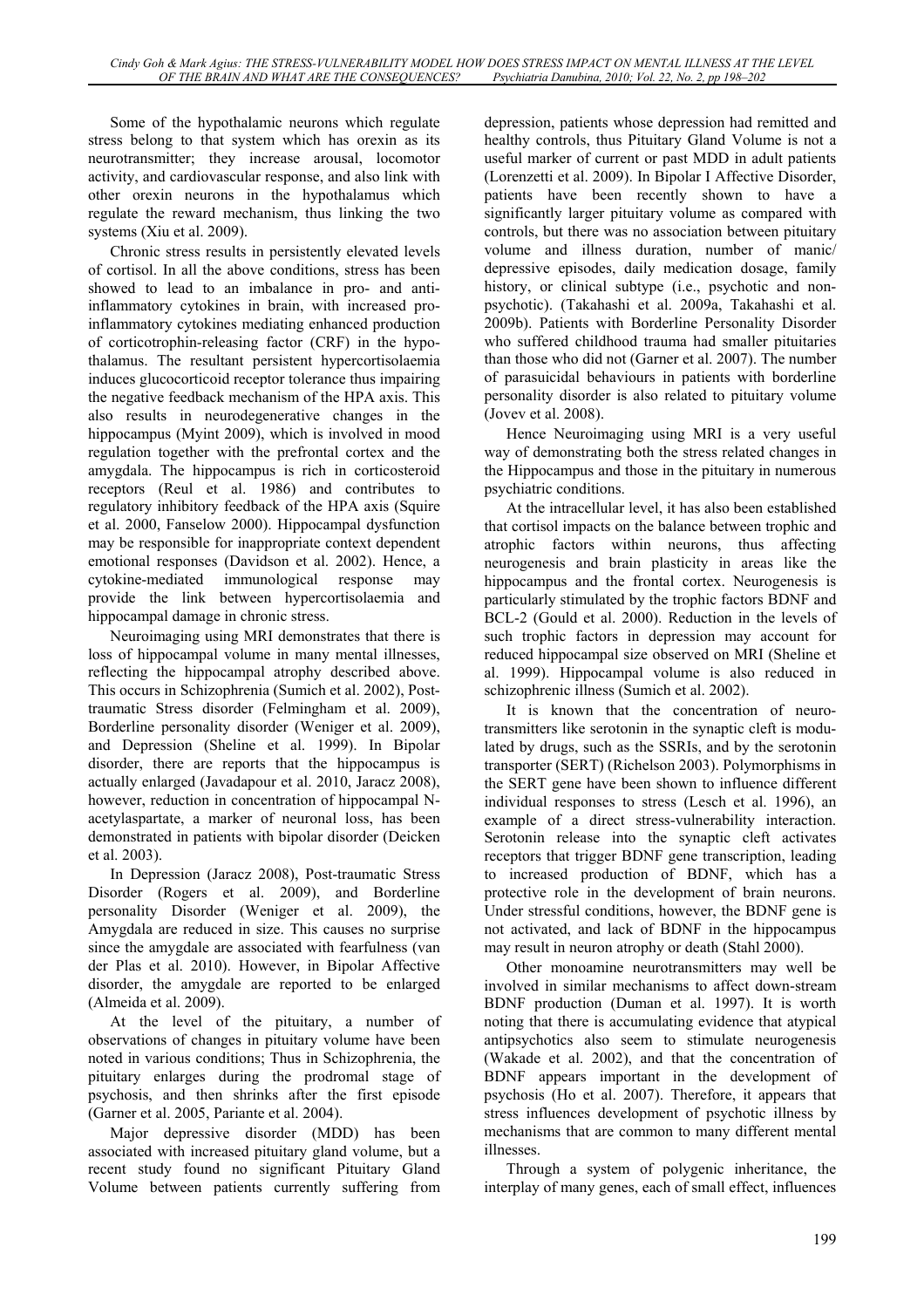how an inherited genetic or other vulnerability for mental illness ultimately develops into a specific mental illness with unique manifestations in each individual (Craddock et al. 2005a, Craddock et al. 2005b).

Furthermore, it has been now shown that Epigenetic factors modify the brain's response to stress. This has been demonstrated by differences in a neuron-specific glucocorticoid receptor promoter (NR3C1) in postmortem hippocampi of suicide victims who have suffered child abuse and controls. Thus abuse alters the HPA function and increases suicide risk (McGowan et al. 2009). Indeed parental care may affect regulation of hippocampal glucocorticoid receptor expression.



**Figure 2.** The effects of stress on the brain and the body

However, the effects of heightened cortisol levels are not confined to the brain. Global metabolic effects of hypercortisolaemia are those of the 'Metabolic Syndrome' (Musselman et al. 1998). There is much evidence in the literature that diabetes is more likely to develop in schizophrenia than the ordinary population, even before commencing anti-psychotic medication. Recently, there has been clear evidence from PTSD in the Bosnian War that metabolic changes such as raised cholesterol levels occur in patients with this illness (Dzubur Kulenović et al. 2008). In psychosis, it is certain that stress is an important factor in the development of the illness (Pariante et al. 2004, Garner et al. 2005), but cardiovascular risk factors are under-diagnosed in these patients (Bernardo et al. 2009). It appears that whilst genetic factors may influence the onset of diabetes in psychotic patients (Herken et al. 2009), obesity and possibly hyperlipidaemia is linked with the use of anti-psychotic medication (Verma et al. 2009). Therefore, the development of metabolic syndrome in psychosis must be viewed as multi-factorial.

# **DISCUSSION**

Finally, we may now look at similarities and differences in how patients with different conditions respond to stress; the similarities argue for a common pathway by which stress affects patients with different vulnerabilities who suffer from mental illnesses. The differences are pointers towards different vulnerabilities, and hence different conditions or mental illnesses.

### **Similarities between how different conditions respond to Stress (Schizophrenia, Bipolar Disorder, PTSD, Depression)**

- Stress is mediated in all illnesses by the HPA Axis.
- The Common effect of stress in all illnesses is therefore Hypercortisolaemia.
- The Effect of Hypercortisolaemia is to affect the balance between trophic and atrophic factors in neurons.
- There are many similarities in neuroimaging (MRI) changes in These illnesses in the Hippocampus, Amygdala, and Pituitary volume.
- Neurotransmitters, via second messengers (Cyclic AMP, CREB) modulate concentration of BDNF intracellularly.
- BDNF (and BCL-2) is a common trophic factor in all conditions.
- The Immune (cytokine) response to Hypercortisolaemia is the same for all conditions in Hypothalamus.
- Glucocorticoid receptors in the Hypothalamus respond to stress similarly in all conditions.
- Hypercortisolaemia causes peripheral effects- on cholesterol and glucose metabolism and on atherosclerosis and hypertention in all conditions.

The above constitutes a common mechanism whereby stress may provoke illness in patients with a specific constitutional vulnerability.

# **Differences between how different conditions respond to Stress (Schizophrenia, Bipolar Disorder, PTSD, Depression)**

- Different illnesses relate to different neurotransmitter systems e.g. dopamine in schizophrenia, serotonin and noradrenalin in depression. These via second messengers modulate concentration of BDNF intracellularly.
- $\blacksquare$  Hence different illnesses relate to specific genes; e.g. SERT in Depression, multiple genes in schizophrenia and bipolar disorder, various genes in PTSD, etc.
- Some specific trophic factors are more related to specific conditions e.g. BAG-1 to bipolar disorder.
- In at least one illness- bipolar disorder, there are differences between the Neuroimaging changes in the Hippocampus, amygdale, and pituitary volume from the other conditions.
- As a result of the interplay between genes for Diabetes and Schizophrenia, there is an increased risk of diabetes and schizophrenia, and also specifically increased vulnerability to diabetes with certain treatments (beyond adiposity) to certain treatments (e.g. clozapine and olanzapine).

The above constitute a constitutional genetic vulnerability to particular illnesses.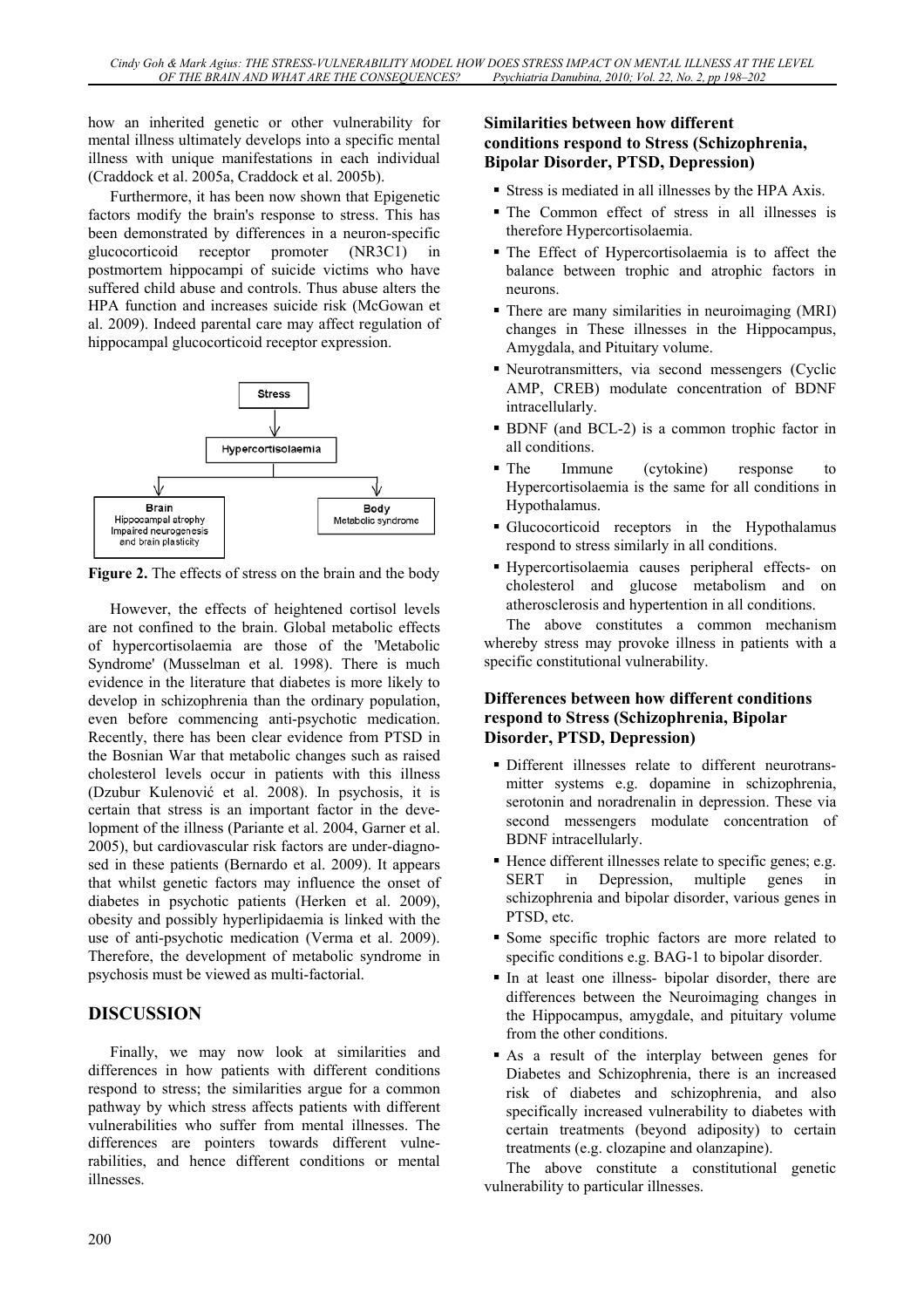Hence we can argue that there is a biological model which explains both the 'Stress' and the 'Vulnerability' models of the Zubin and Spring 'Stress/Vulnerability Model' for development of mental illness in not only schizophrenia, but a number of important mental health conditions, and that this response to stress is similar and equally deleterious in all these conditions, though individual genetic vulnerabilities may make these responses more serious in different illnesses.

## **CONCLUSION**

It appears that stress influences the development of many mental illnesses by common mechanisms. The effects of stress need to be seen as being a process of linked consequences, beginning with increased cortisol levels affecting areas of the brain like the hippocampus and the HPA axis, leading to alterations in intracellular levels of trophic factors such as BDNF in neurons, ultimately affecting neurogenesis and plasticity of the brain. Stress also results in metabolic changes which include many of the cardiovascular risk factors that contribute to the Metabolic Syndrome. These changes were formerly solely attributed to the effects of medications that alleviate mental health symptoms by reversing the atrophic effects of stress. Hence, in assessing mental illness and planning its treatment, it is necessary to separate the deleterious effects of stress itself from the effects of medication.

# **REFERENCES**

- *1. Almeida JR et al: Reduced gray matter volume in ventral prefrontal cortex but not amygdale in bipolar disorder: significant effects of gender and trait anxiety. Psychiatry Res. 2009; 171:54-68.*
- *2. Bernardo M, Canas F, Banegas JR, Casademont J, Riesgo Y & Varela C: On behalf of the RICAVA Study Group Prevalence and awareness of cardiovascular risk factors in patients with schizophrenia: A cross-sectional study in a low cardiovascular disease risk geographical area.2009; Eur Psychiatry 24;431-41.*
- *3. Craddock N, O'Donovan MC & Owen MJ: The genetics of schizophrenia and bipolar disorder: dissecting psychosis. Journal of Medical Genetics.2005; 42;193-204.*
- *4. Craddock N & Owen MJ: The beginning of the end for the Kraepelinian dichotomy. British Journal of Psychiatry 2005; 186(5); 364-366.*
- *5. Duman RS, Heninger GR & Nestler EJ: A molecular and cellular theory of depression. Arch Gen Psychiatry1997; 54:597-606.*
- *6. Davidson RJ, Pizzagalli D, Nitschke JB & Putnam K: Depression: perspectives from affective neuroscience. Annu Rev Psychol 2002 53:545-574.*
- *7. Dzubur Kulenović A, Kucukalić A & Malec D: Changes in plasma lipid concentrations and risk of coronary artery disease in army veterans suffering from chronic posttraumatic stress disorder. Croat Med J.2008;49:506-14.*
- *8. Fanselow MS: Contextual fear, gestalt memories, and the hippocampus. Behav Brain Res 2000; 110:73-81.*
- *9. Felmingham K et al.: Duration of post-traumatic stress disorder predicts hippocampal grey matter loss. Neuroreport. 2009; 20:1402-6.*
- *10. Garner B et al.: Pituitary Volume Predicts Future Transition to Psychosis in Individuals at Ultra-High Risk of Developing Psychosis Biol Psychiatry 2005; 58:417-423.*
- *11. Garner B, Chanen AM, Phillips L, Velakoulis D, Wood SJ, Jackson HJ, Pantelis C & McGorry PD: Pituitary volume in teenagers with first-presentation borderline personality disorder. Psychiatry Res. 2007 Dec 15;156:257-61.*
- *12. Gould E, Tanapat P, Rydel T & Hastings N: Regulation of hippocampal neurogenesis in adulthood.Biol Psychiatry 2000; 48:715-720.*
- *13. Herken H, Erdal M, Aydin N, Sengul C, Karadag F, Barlas O & Akin F:The association of olanzapine-induced weight gain with peroxisome proliferator-activated receptor-gamma2 Pro12Ala polymorphism in patients with schizophrenia. DNA Cell Biol. 2009;28:515-9.*
- *14. Ho et al.: Association Between Brain-Derived Neurotrophic Factor Val66Met Gene Polymorphism and Progressive Brain Volume Changes in Schizophrenia Am. J. Psychiatry 2007; 164:1890-1899.*
- *15. Jaracz J: The anatomy of depression in light of evidence from neuroimaging studies. Psychiatr Pol. 2008; 42:875- 88.*
- *16. Jovev M, Garner B, Phillips L, Velakoulis D, Wood SJ , Jackson HJ, Pantelis C, McGorry PD: Chanen AM.An MRI study of pituitary volume and parasuicidal behavior in teenagers with first-presentation borderline personality disorder. Psychiatry Res. 2008 Apr 15;162:273-7.*
- *17. Lesch KP, Bengel D, Heils A, Sabol SZ, Greenberg BD, Petri S, Benjamin J, Müller CR,Hamer DH & Murphy DL: Association of Anxiety-Related Traits with a Polymorphism in the Serotonin Transporter Gene Regulatory Region. Science 1996; 274: 1527.*
- *18. Lorenzetti V et al.: Pituitary gland volume in currently depressed and remitted depressed patients. Psychiatry Res. 2009:172:55-60.*
- *19. McGowan P et al.: Epigenetic regulation of the glucocorticoid receptor in human brain associates with Childhood Abuse. Nature Neuroscience 2009; 12; 342- 347.*
- *20. Myint AM: Blood and CSF kynurenines and their clinical implications in major depressive disorders. Psychiatria Danubina 2009 Vol21 s2 ;S166.*
- *21. Musselman DL, Evans DL & Nemeroff CB: The relationship of depression to cardiovascular disease: epidemiology, biology, and treatment. Arch Gen Psychiatry1998; 55:580-592.*
- *22. Nestler EJ, Barrot M, DiLeone RJ, et al.: Neurobiology of depression. Neuron 2002;34:13-25.*
- *23. Pariante CM et al.: Pituitary volume in psychosis. The British Journal of Psychiatry 2004.185: 5-10.*
- *24. Reul JM & deKloet ER. J: Steroid Biochem 1986 24:269- 272.*
- *25. Richelson E: Interactions of antidepressants with neurotransmitter transporters and receptors and their clinical relevance. J Clin Psychiatry2003; 64(Suppl 13):5-12.*
- *26. Rogers MA et al.: Smaller amygdale volume and reduced anterior cingulated gray matter associated with history of post-traumatic stress disorder. Psychiatry Res. 2009;174:210-6.*